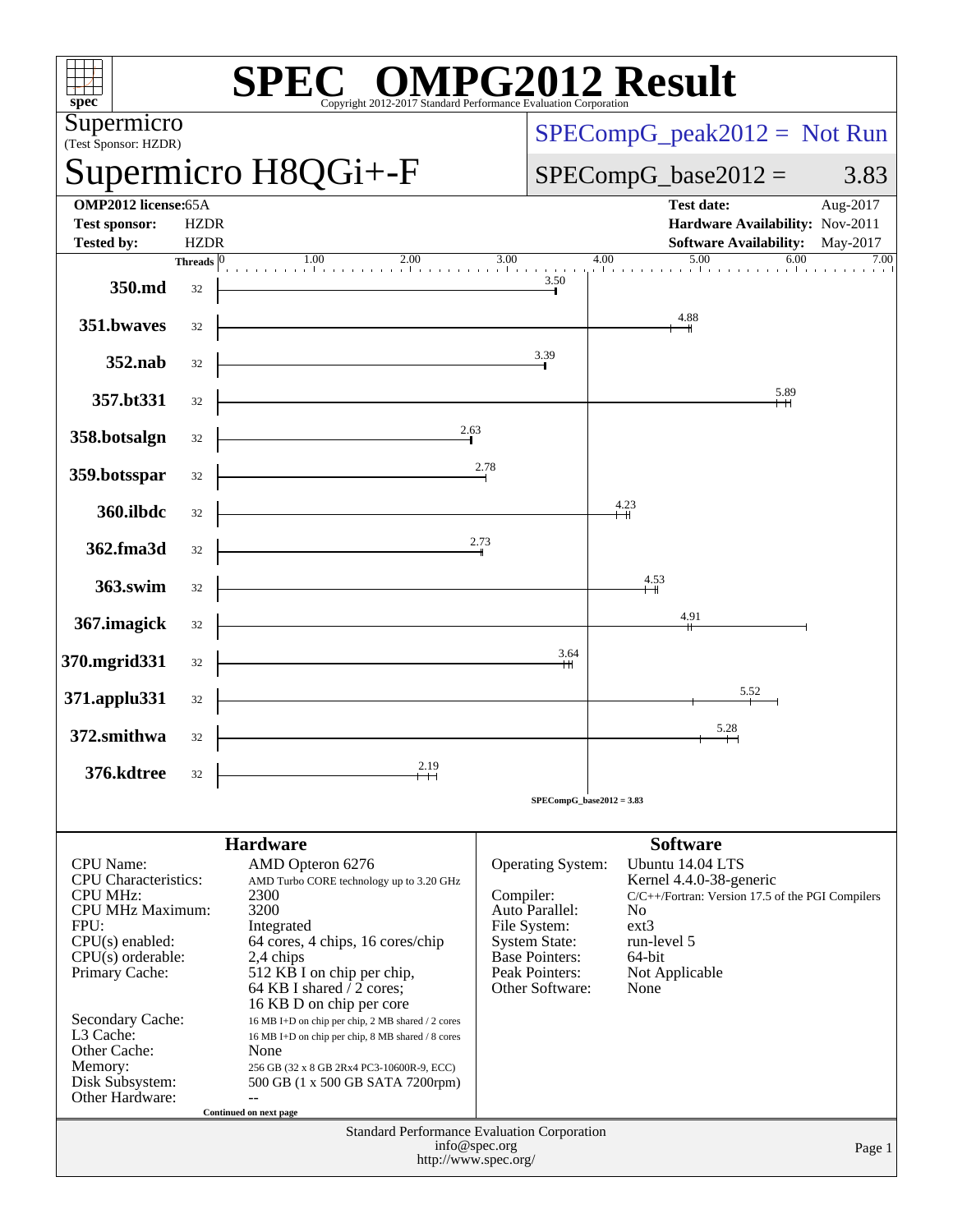

# **[SPEC OMPG2012 Result](http://www.spec.org/auto/omp2012/Docs/result-fields.html#SPECOMPG2012Result)**

(Test Sponsor: HZDR) Supermicro

## permicro H8QGi+-F

 $SPECompG_peak2012 = Not Run$  $SPECompG_peak2012 = Not Run$ 

#### $SPECompG_base2012 = 3.83$  $SPECompG_base2012 = 3.83$

**[Tested by:](http://www.spec.org/auto/omp2012/Docs/result-fields.html#Testedby)** HZDR **[Software Availability:](http://www.spec.org/auto/omp2012/Docs/result-fields.html#SoftwareAvailability)** May-2017 [Base Threads Run:](http://www.spec.org/auto/omp2012/Docs/result-fields.html#BaseThreadsRun) 32

[Minimum Peak Threads:](http://www.spec.org/auto/omp2012/Docs/result-fields.html#MinimumPeakThreads) --

[Maximum Peak Threads:](http://www.spec.org/auto/omp2012/Docs/result-fields.html#MaximumPeakThreads) --

| <b>OMP2012 license:</b> 65A |         | Test date:                             | Aug-2017 |  |
|-----------------------------|---------|----------------------------------------|----------|--|
| <b>Test sponsor:</b>        | HZDR    | <b>Hardware Availability: Nov-2011</b> |          |  |
| $T$ <sub>cated</sub> $I$    | 117 D D | Roftwaye Arailability, May 2017        |          |  |

| <b>Results Table</b> |  |
|----------------------|--|
|                      |  |

|                    | <b>Base</b> |                        |       |                |       |                | <b>Peak</b> |  |                        |              |                                                                                                         |              |                |              |
|--------------------|-------------|------------------------|-------|----------------|-------|----------------|-------------|--|------------------------|--------------|---------------------------------------------------------------------------------------------------------|--------------|----------------|--------------|
| <b>Benchmark</b>   |             | <b>Threads</b> Seconds | Ratio | <b>Seconds</b> | Ratio | <b>Seconds</b> | Ratio       |  | <b>Threads Seconds</b> | <b>Ratio</b> | <b>Seconds</b>                                                                                          | <b>Ratio</b> | <b>Seconds</b> | <b>Ratio</b> |
| 350.md             | 32          | 1323                   | 3.50  | 1323           | 3.50  | 1318           | 3.51        |  |                        |              |                                                                                                         |              |                |              |
| 351.bwayes         | 32          | 923                    | 4.91  | 965            | 4.69  | 928            | 4.88        |  |                        |              |                                                                                                         |              |                |              |
| $352$ .nab         | 32          | 1149                   | 3.39  | 1145           | 3.40  | 1146           | 3.39        |  |                        |              |                                                                                                         |              |                |              |
| 357.bt331          | 32          | 798                    | 5.94  | 804            | 5.89  | 818            | 5.80        |  |                        |              |                                                                                                         |              |                |              |
| 358.botsalgn       | 32          | 1650                   | 2.64  | 1657           | 2.63  | 1662           | 2.62        |  |                        |              |                                                                                                         |              |                |              |
| 359.botsspar       | 32          | 1891                   | 2.78  | 1889           | 2.78  | 1889           | 2.78        |  |                        |              |                                                                                                         |              |                |              |
| $360$ .ilbdc       | 32          | 834                    | 4.27  | 861            | 4.14  | 841            | 4.23        |  |                        |              |                                                                                                         |              |                |              |
| 362.fma3d          | 32          | 1394                   | 2.73  | 1394           | 2.73  | 1382           | 2.75        |  |                        |              |                                                                                                         |              |                |              |
| $363$ .swim        | 32          | 994                    | 4.56  | 1022           | 4.43  | 1000           | 4.53        |  |                        |              |                                                                                                         |              |                |              |
| 367.imagick        | 32          | 1433                   | 4.91  | 1152           | 6.10  | 1443           | 4.87        |  |                        |              |                                                                                                         |              |                |              |
| 370.mgrid331       | 32          | 1214                   | 3.64  | 1202           | 3.68  | 1230           | 3.59        |  |                        |              |                                                                                                         |              |                |              |
| $371$ .applu $331$ | 32          | 1044                   | 5.80  | 1097           | 5.52  | 1229           | 4.93        |  |                        |              |                                                                                                         |              |                |              |
| 372.smithwa        | 32          | 994                    | 5.39  | 1072           | 5.00  | 1015           | <u>5.28</u> |  |                        |              |                                                                                                         |              |                |              |
| 376.kdtree         | 32          | 2167                   | 2.08  | 1984           | 2.27  | 2057           | 2.19        |  |                        |              |                                                                                                         |              |                |              |
|                    |             |                        |       |                |       |                |             |  |                        |              | Docults appear in the order in which they were run. Rold underlined text indicates a modian measurement |              |                |              |

Results appear in the [order in which they were run.](http://www.spec.org/auto/omp2012/Docs/result-fields.html#RunOrder) Bold underlined text [indicates a median measurement.](http://www.spec.org/auto/omp2012/Docs/result-fields.html#Median)

#### **[Platform Notes](http://www.spec.org/auto/omp2012/Docs/result-fields.html#PlatformNotes)**

 Sysinfo program /tmp/spec/1.1/Docs/sysinfo Revision 563 of 2016-06-10 (097295389cf6073d8c3b03fa376740a5) running on laser082 Fri Aug 4 06:49:36 2017

 This section contains SUT (System Under Test) info as seen by some common utilities. To remove or add to this section, see: <http://www.spec.org/omp2012/Docs/config.html#sysinfo>

 From /proc/cpuinfo model name : AMD Opteron(TM) Processor 6276 4 "physical id"s (chips) 64 "processors" cores, siblings (Caution: counting these is hw and system dependent. The following excerpts from /proc/cpuinfo might not be reliable. Use with caution.) cpu cores : 8 siblings : 16 physical 0: cores 0 1 2 3 4 5 6 7 physical 1: cores 0 1 2 3 4 5 6 7 physical 2: cores 0 1 2 3 4 5 6 7 physical 3: cores 0 1 2 3 4 5 6 7 Continued on next page

Standard Performance Evaluation Corporation [info@spec.org](mailto:info@spec.org) <http://www.spec.org/>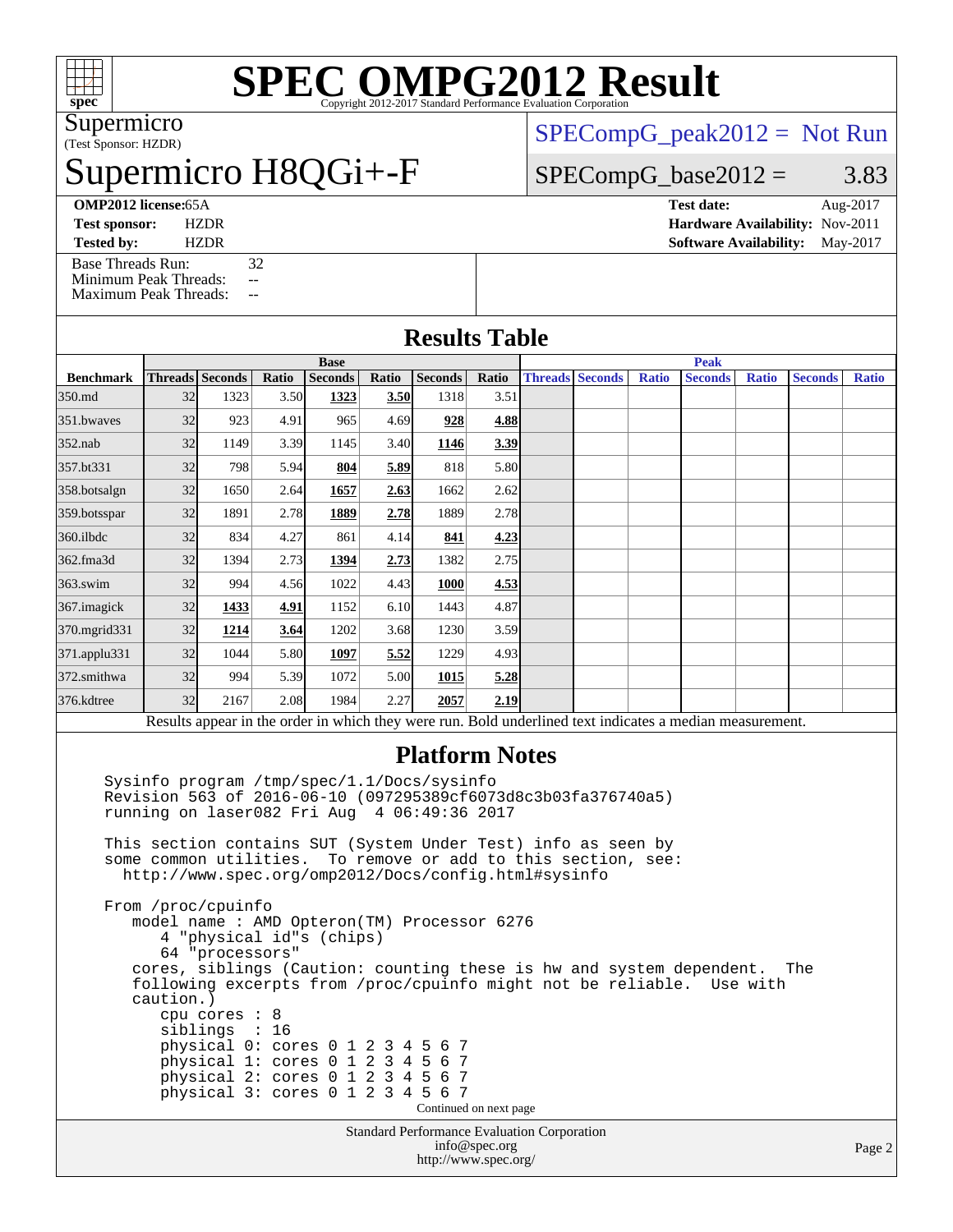

# **[SPEC OMPG2012 Result](http://www.spec.org/auto/omp2012/Docs/result-fields.html#SPECOMPG2012Result)**

(Test Sponsor: HZDR) Supermicro

permicro H8QGi+-F

 $SPECompG_peak2012 = Not Run$  $SPECompG_peak2012 = Not Run$ 

 $SPECompG_base2012 = 3.83$  $SPECompG_base2012 = 3.83$ 

**[OMP2012 license:](http://www.spec.org/auto/omp2012/Docs/result-fields.html#OMP2012license)**65A **[Test date:](http://www.spec.org/auto/omp2012/Docs/result-fields.html#Testdate)** Aug-2017 **[Test sponsor:](http://www.spec.org/auto/omp2012/Docs/result-fields.html#Testsponsor)** HZDR **[Hardware Availability:](http://www.spec.org/auto/omp2012/Docs/result-fields.html#HardwareAvailability)** Nov-2011 **[Tested by:](http://www.spec.org/auto/omp2012/Docs/result-fields.html#Testedby)** HZDR **[Software Availability:](http://www.spec.org/auto/omp2012/Docs/result-fields.html#SoftwareAvailability)** May-2017

#### **[Platform Notes \(Continued\)](http://www.spec.org/auto/omp2012/Docs/result-fields.html#PlatformNotes)**

cache size : 2048 KB

 From /proc/meminfo MemTotal: 264017344 kB HugePages\_Total: 0<br>Hugepagesize: 2048 kB Hugepagesize:

 /usr/bin/lsb\_release -d Ubuntu 14.04.5 LTS

From /etc/\*release\* /etc/\*version\*

 debian\_version: jessie/sid os-release:

 NAME="Ubuntu" VERSION="14.04.5 LTS, Trusty Tahr" ID=ubuntu

ID\_LIKE=debian

 PRETTY\_NAME="Ubuntu 14.04.5 LTS" VERSION\_ID="14.04" HOME\_URL="<http://www.ubuntu.com/"> SUPPORT\_URL="<http://help.ubuntu.com/"> rh-release: Red Hat Enterprise Linux Server release 7.2 (Maipo) uname -a: Linux laser082 4.4.0-38-generic #57~14.04.1-Ubuntu SMP Tue Sep 6 17:20:43 UTC 2016 x86\_64 x86\_64 x86\_64 GNU/Linux

run-level 5 Apr 5 08:55

SPEC is set to: /tmp/spec/1.1<br>Filesystem Type Size Filesystem Type Size Used Avail Use% Mounted on 37G 8.2G

Cannot run dmidecode; consider saying 'chmod +s /usr/sbin/dmidecode'

(End of data from sysinfo program)

#### **[General Notes](http://www.spec.org/auto/omp2012/Docs/result-fields.html#GeneralNotes)**

 Environment: OMP\_NESTED=FALSE OMP\_DYNAMIC=FALSE

### **[Base Compiler Invocation](http://www.spec.org/auto/omp2012/Docs/result-fields.html#BaseCompilerInvocation)**

[C benchmarks](http://www.spec.org/auto/omp2012/Docs/result-fields.html#Cbenchmarks): [pgcc](http://www.spec.org/omp2012/results/res2017q3/omp2012-20170810-00122.flags.html#user_CCbase_pgcc_l)

Continued on next page

Standard Performance Evaluation Corporation [info@spec.org](mailto:info@spec.org) <http://www.spec.org/>